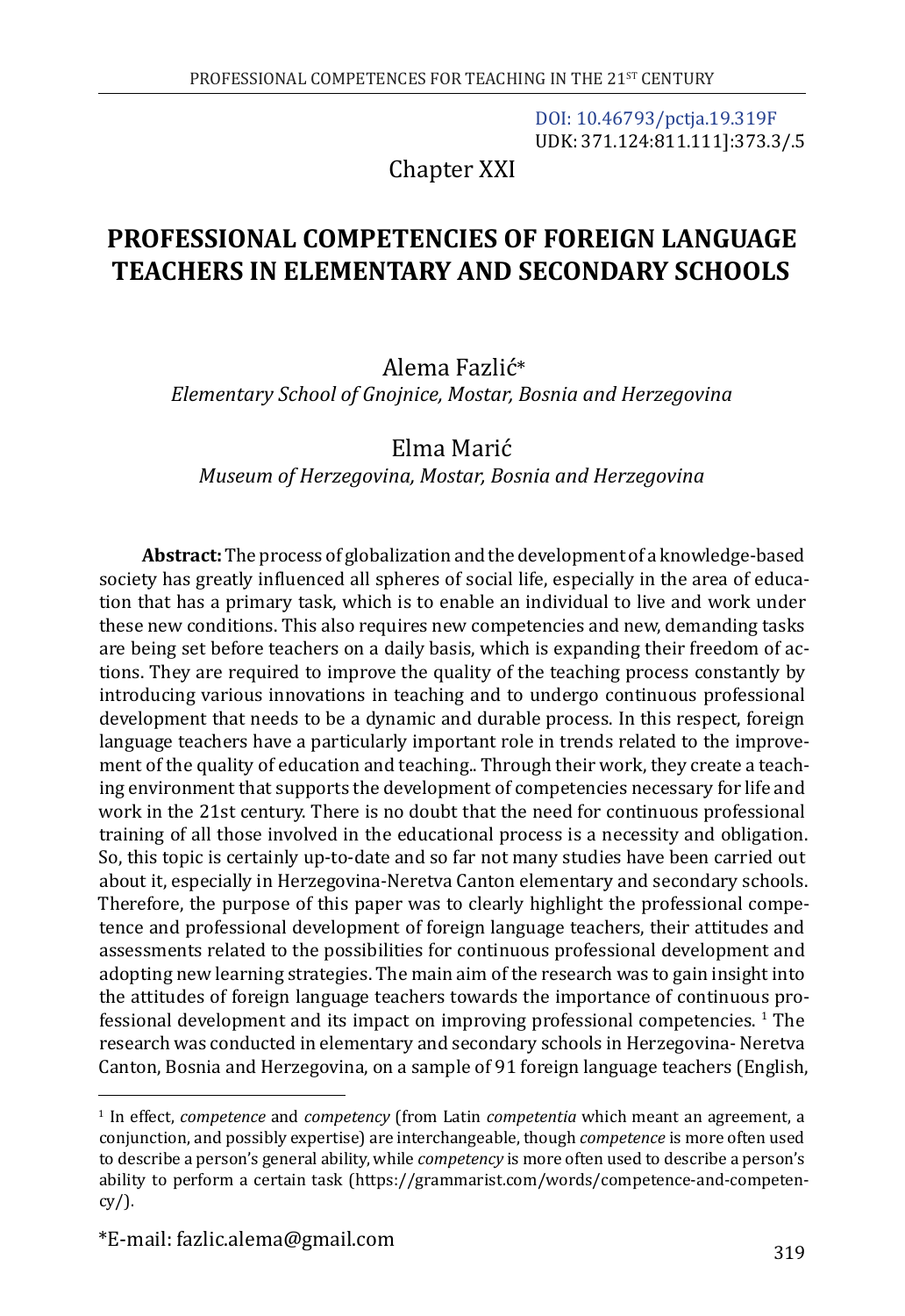German, Turkish, and French). The following methods were used: descriptive method and survey method. After conducting the research and the obtained data, analysis and interpretation of the results were performed.

**Key words:** *professional competence, professional development, foreign language, foreign language teacher.*

# **Introduction**

The traditional system of education functioned on the basis of syllabi and curricula that represented summaries of the content the teachers were supposed to adhere to, and the focus was on the transfer of knowledge and the contents of what would be taught. For the past decades, there has been a significant departure from such an approach and a turning point that, instead of a uniform transfer of knowledge, implies the development of competencies. There are different interpretations and meanings of the word *competence*, and it is easiest to say that it is the ability someone has. It comes from a Latin verb *to compete*, which means *to achieve*, *to be better* (Anić 2001: 710), and may indicate recognized expertise in some field, competence (Čedić et al. 2007: 299). Greene (1999) defines competencies as measurable working habits and personal skills used to achieve work goals, while Mijatović (1999) understands competence as a personal ability to function, perform, manage, or operate at the level of specific knowledge, skills and abilities a person can prove in his work.

The focus is on teaching concentrated on students, and on determining teaching goals as measurable learning outcomes<sup>2</sup>. This approach implies the design of competence-based curriculum as a new paradigm in education (Previšić 2007). For this reason new, demanding tasks are being set before all teachers on a daily basis, which is expanding their freedom of actions, and their competencies are growing. They are required to improve the quality of the teaching process constantly by introducing various innovations in it, and by continuous professional development that needs to be a dynamic and durable process. Along with the development of technology and science, the knowledge about newer and more effective teaching methods is being developed, and therefore professional qualification and training are a constant, as well as the legal obligation of each educator.

Professional training of employees in education as an integral part of professional competencies has become an indispensable segment of lifelong learning and the improvement of the quality of work of all educators, professional associates and headmasters. The professional qualifications, which implies

<sup>2</sup> Learning outcomes state what a learner is expected to know, be able to do and understand at the end of a learning process or sequence [\(http://www.cedefop.europa.eu/files/4156\\_en.pdf\)](http://www.cedefop.europa.eu/files/4156_en.pdf).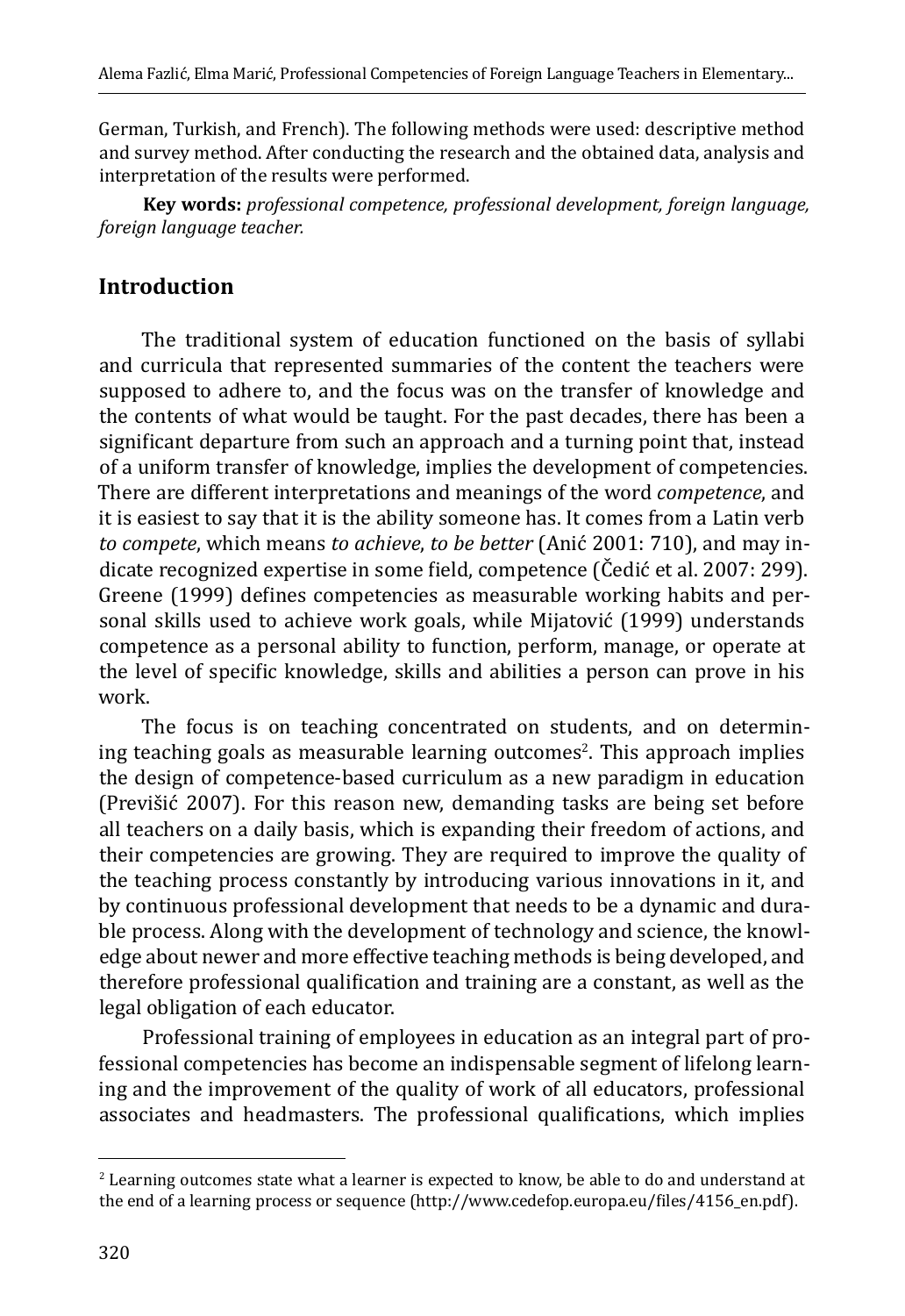both school and out-of-school activities, must be taken into account by every educator who wants to improve his/her work, make it more quality, more creative, more receptive to today's students.

### **Theoretical framework of research**

It is obvious that education and training for quality life in the 21st century is focused on building competencies different from those that were dominant in the past. (Vrkić Dimić 2013). Contemporary access to teaching is based on outcomes and the key is the ability to show what is learned. Strengthening the inner potential of the school is achieved through the professional development of teachers and other associates. The quality and continuous professional training of teachers is regulated differently by different institutions, depending on the country. Educators, teachers, associates, and the headmasters of educational institutions and their deputies have the right and obligation to their permanent professional development and training, as prescribed by the law. Regardless of the complex educational policy in Bosnia and Herzegovina, all applicable laws on primary, secondary and higher education at the state, entity and cantonal level require mandatory continuous professional training of teachers. Thus, in Article 90, the Law on Primary Education of the Herzegovina-Neretva Canton states that "Teachers and associates and other employees have the right and obligation to continuous professional and pedagogical training" (Law on Primary Education of HNK, *Official Gazette of HNK*, No. 5/00, 4/04, 5/04), and in the Law on Secondary Education of the Herzegovina-Neretva Canton, Article 100 states the same (Law on Secondary Education of HNK, *Official Gazette of HNK*, No. 8/00, 4/04, 5/04 I 8/06).

In Croatia, Serbia and Slovenia there is a certification and scoring of teachers and they are obliged to complete a certain number of educational trainings during the school year in order to collect scores for promotion and increase of salaries. Although in Bosnia and Herzegovina such practice does not exist, everything is going in that direction, and all teachers are involved in different types of activities which support their professional competences.

#### *Professional development and training*

Professional development is a complex process characterized by permanence in adopting, enriching and monitoring new knowledge, and acquiring and strengthening the skills and attitudes necessary for a wide range of teaching roles. Because of the key role teachers play in students' achievements, the advancement of professional training of teachers is of high importance in all changes within the whole education system.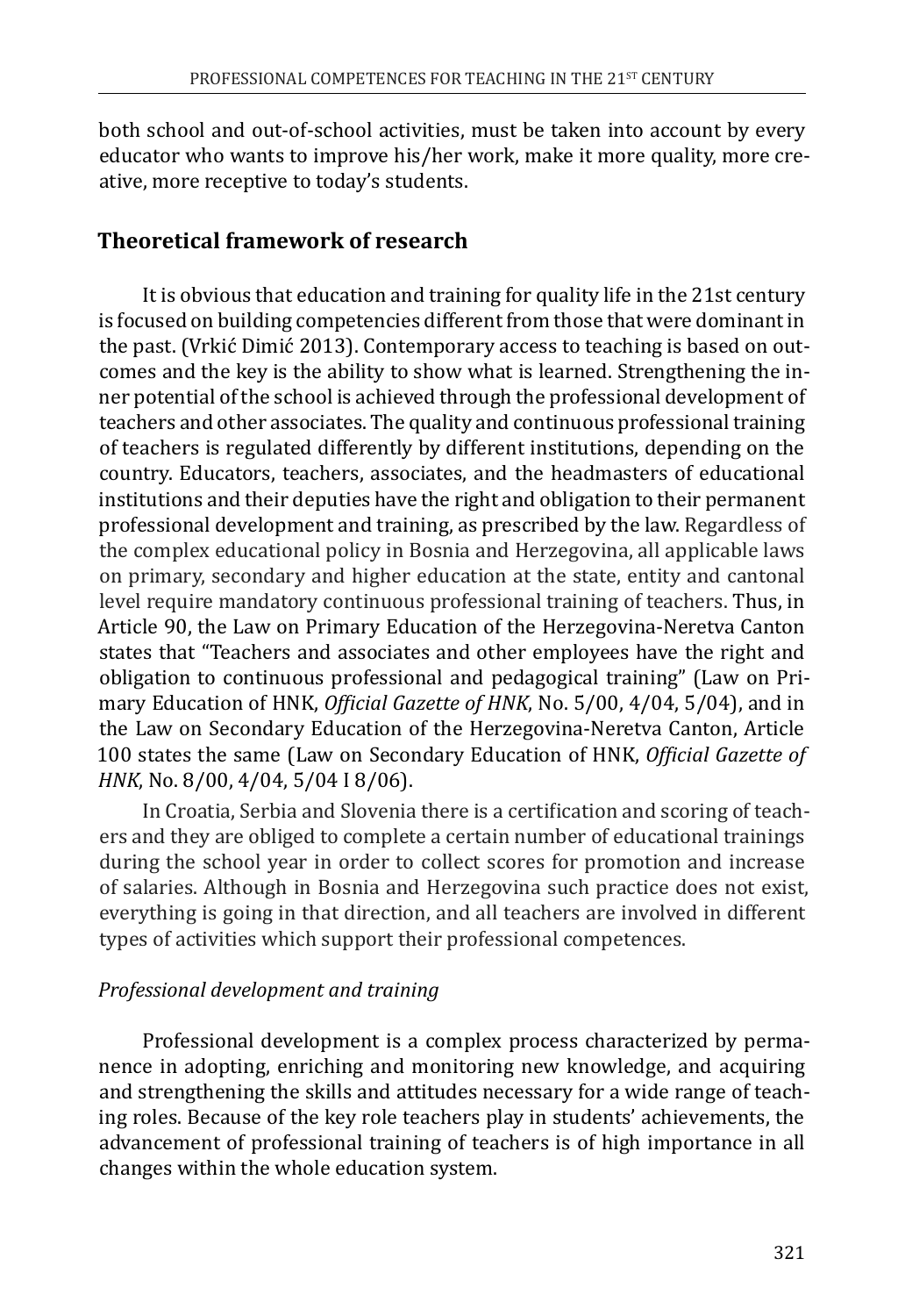Governments, educational institutions and international organizations manage the process of continuing professional training of teachers. In education, the term *professional development* may be used in reference to a wide variety of specialized training, formal education, or advanced professional learning intended to help administrators, teachers and other educators improve their professional knowledge, competence, skill, and effectiveness ([www.edglossary.org/professional-development/](http://www.edglossary.org/professional-development/)).

Professional development is defined as "the process of improving staff skills and competencies needed to produce outstanding educational results for students" (Hassel 1999) and educating teachers is usually accomplished in the form of continuous professional training that begins on the first day and ends on the last day of their professional practice (Craft 2000: 47).

Many types of research, therefore, emphasize the importance of the continuous professional development of teachers of all profiles. In his research, Burcar (2005) identified the needs for professional teacher training for elementary school teachers, from which it can be concluded that the need for professional training exists and that teachers want professional training to exchange experiences from practice; they think that the organization of work should be in small groups by the method of workshops; the content should be determined according to the actual needs of the teacher; the lack of resources should not be an obstacle to professional improvement, especially outside the place of residence; any form of organized education is welcome; they do not have special remarks on the quality of the lecturers; they want written training materials; reporting on improvement is good at all levels; and there seems to be insufficient training with the topic of evaluation.

Many authors have dealt with the topic of professional development of foreign language teachers who are more than ever faced with the constant need for professional training. Thus, Thornbury (2006) states that professional development of teachers can be of a formal nature (during a teacher's work experience, and is characterized by attendance at shorter or longer courses, or professional conferences). However, it is more connected to informal, school and apprenticeship programs that incorporate cycles of teaching practice and reflection (i.e. reflection on their own teaching).

In addition to setting new standards for teaching and learning foreign languages, new methods, approaches and techniques, the main objective of foreign language learning is also set up - the acquisition of students' communicative competences (Kitić 2007). Richards and Farrell (2009) explain the reasons for constant professional development of foreign language teachers, pointing out that they are expected to keep up with new developments in the profession and reconsider their skills regularly. In addition to the definition of better ways to prepare teachers for the challenges of their profession, there is also the explicit agreement that college preparation is not enough. When we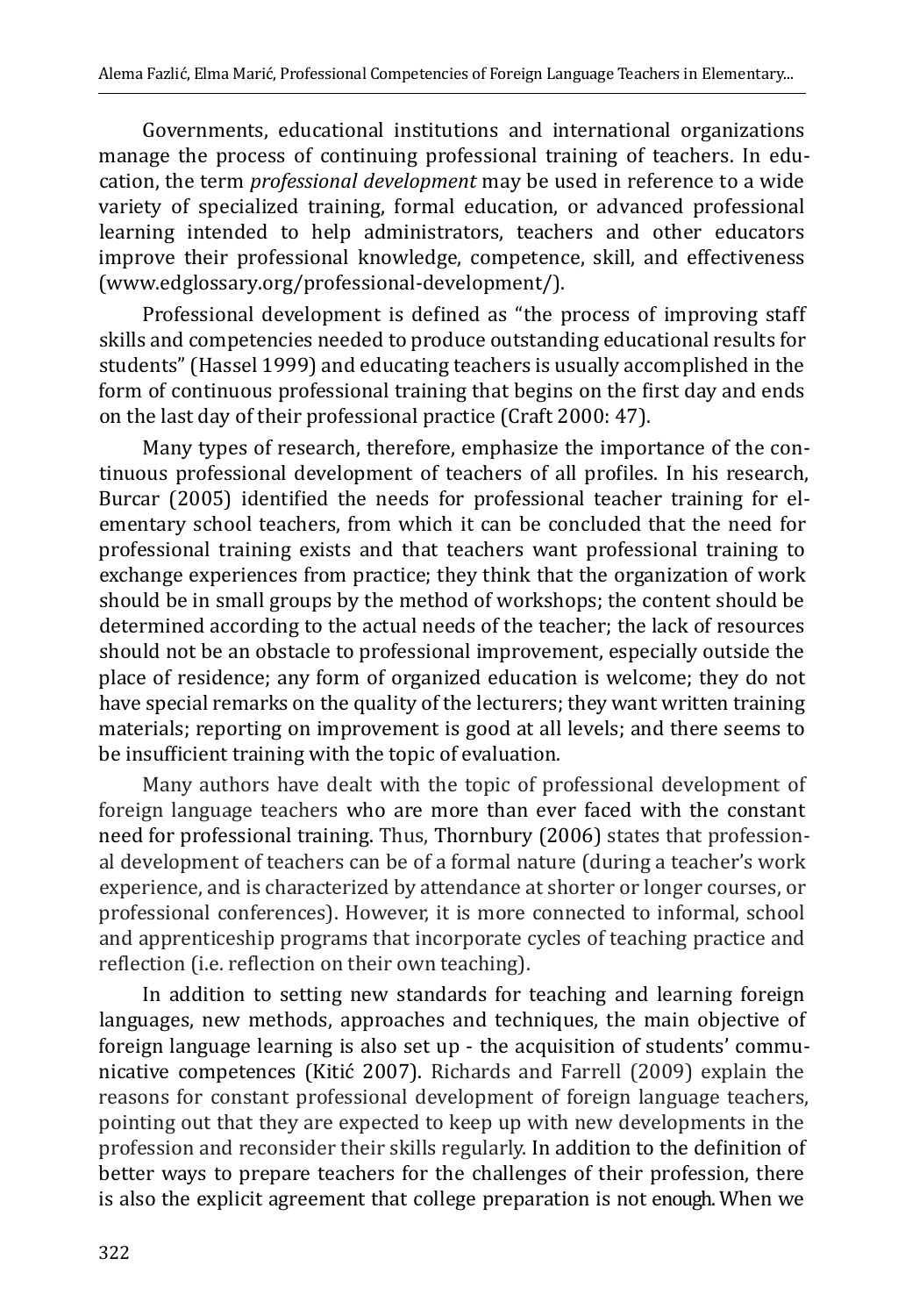talk about improving the quality of education of educators, teachers, associates and headmasters, we not only focus on their initial higher education, but their professional training and permanent professional development are also very important. Both forms of education aim at lifelong training and renewal of the knowledge and skills of educators, naturally in the function of encouraging lifelong learning for students. In addition to the definition of better ways to prepare teachers for the challenges of the profession, there is also the explicit agreement that college preparation is not enough. Holdsworth (Holdsworth, in Scheerens 2010: 12) argues that even though we go from the assumption that the initial [undergraduate] education of teachers is at the highest level and is of high quality, it cannot provide the teachers with the knowledge and skills they need throughout their lifetime.

The professional development of teachers begins with the acquisition of higher education knowledge for practice, continues during the teaching work by acquiring knowledge in practice, and it is upgraded by acquiring knowledge about practice based on personal reflection of one's own experience. Because of the importance of the professional development of teachers to raise the level of quality in schools, it is necessary to continuously improve the teacher's competences acquired during the initial [undergraduate] education and internships (Kostović Vranješ 2014: 111). Ivanek (2016: 5) claims that previous research papers, related to professional teacher training, are mostly based on teacher assessment frequency, need, content, forms, organization, motivation factors and difficulties of professional development.

In their study *Effective Teacher Professional Developmen*t, Darling-Hammond, Hyler and Gardner (2017) claim that sophisticated forms of teaching are needed to develop student competencies such as deep mastery of challenging content, critical thinking, complex problem solving, effective communication and collaboration, and self-direction. In turn, effective *professional development* (PD) is needed to help teachers learn and refine the instructional strategies required to teach these skills. They also claim that the research has noted that many professional development initiatives appear ineffective in supporting changes in teachers' practices and student learning. They established seven widely shared features of effective professional development. According to them, there are seven elements of effective professional development:

- 1. They are content focused.
- 2. They incorporate active learning strategies.
- 3. They engage teachers in collaboration.
- 4. They use models and/or modelling.
- 5. They provide coaching and expert support.
- 6. They include opportunities for feedback and reflection.
- 7. They are of sustained duration.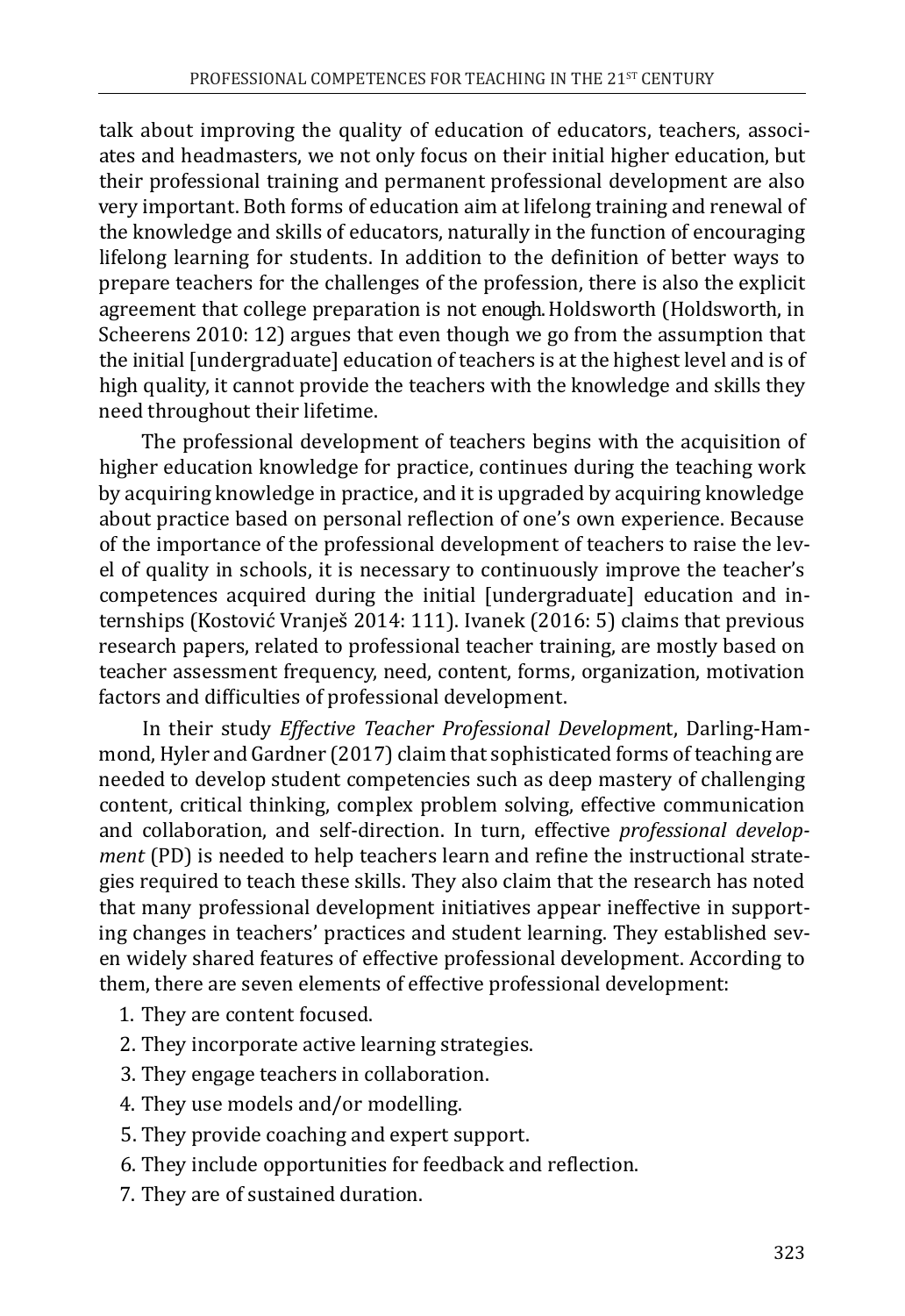They define effective professional development as structured professional learning that results in changes to teacher knowledge and practices, and improvements in student learning outcomes. This paper offers rich descriptions of the combined characteristics of professional development that research has found to positively relate to student outcomes. The authors state that even the best-designed professional development may fail to produce desired outcomes if it is poorly implemented. At the same time, a growing number of rigorous studies establish that well-designed PD can, when effectively implemented, lead to desirable changes in teacher practice and student outcomes.

A well-designed and implemented PD should be considered an essential component of a comprehensive system of teaching and learning that supports students in developing the knowledge, skills, and competencies they need to thrive in the 21st century. So, the continuous professional development of teachers in the education system implies attending a certain number of seminars as well as various forms of organized and planned transfers of knowledge or exchanges of professional experiences within or between educational institutions.

#### *Professional competencies*

Competence and teacher competence have become the central theme of pedagogy because it is trying to explore, perceive and reach to the fullest competency the profile of a contemporary teacher to maximize his/her role in the upbringing and education of children and young people*.* The literature mentions three dimensions of teachers' competencies: professional, pedagogical-didactic-methodical and work competence. Professional competencies include:

- the level of general knowledge
- planning capability
- ability to perform tasks
- participation in projects
- self-evaluation and evaluation
- professional development.

Jurčić (2012) considers that the pedagogical competencies of a modern teacher are personal, subject, communicative, didactic-methodical, reflexive, social, emotional, intercultural, and civic competencies. In the document *Tuning Educational Structures in Europe: Summary of Outcomes ‒ Education*, the following specific competencies for teachers are listed: dedication to promoting achievement and students' progress, competencies in the development and promotion of learning strategies, competencies in student and parent counselling, knowledge of subjects and areas of teaching, ability to apply learning,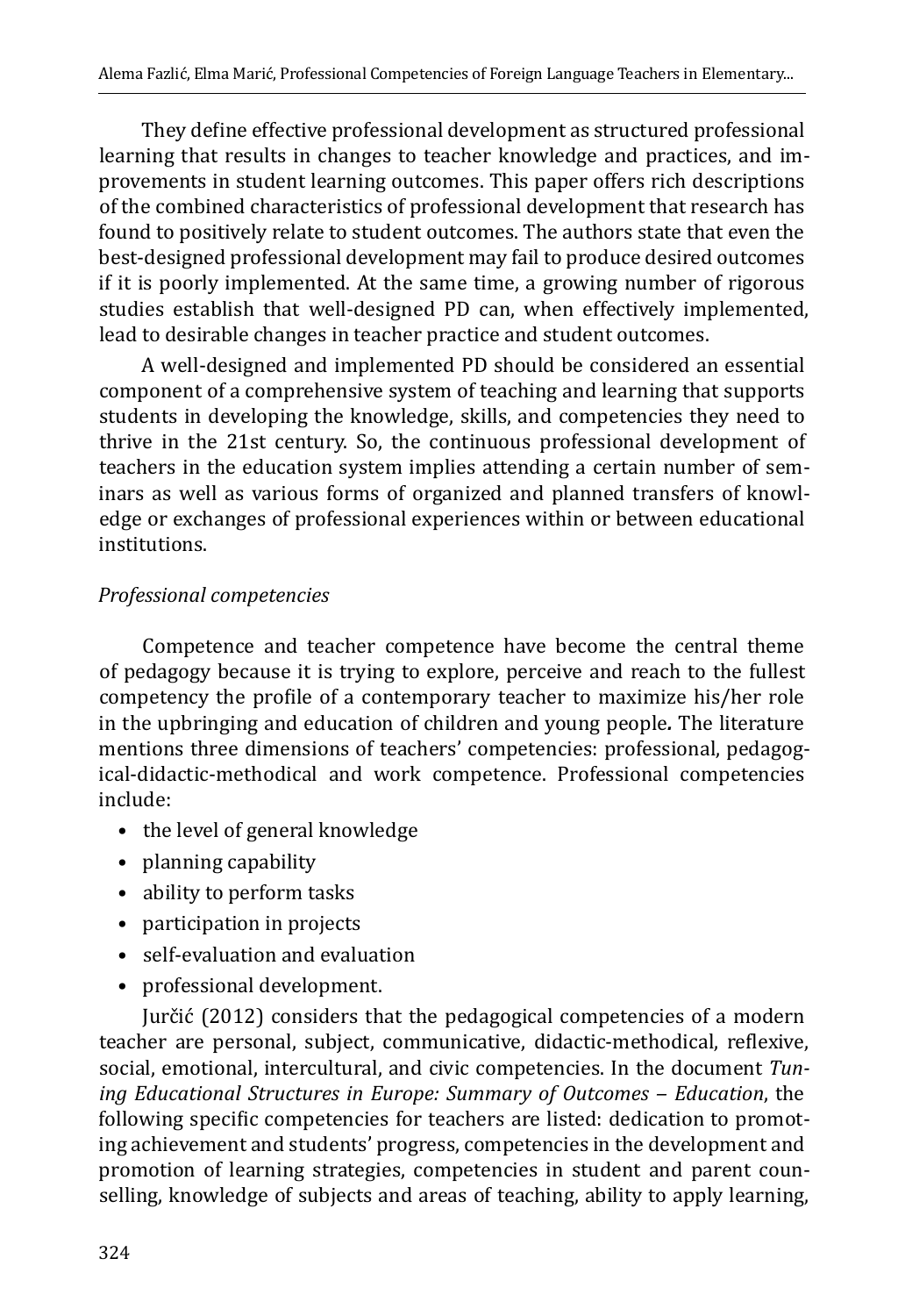ability to manage time effectively, ability to analyse and self-evaluate one's own work, awareness of the need for continuous professional development, ability to assess learning outcomes and learner achievements, competences for collaborative problem solving, ability to respond to different students' needs, ability to improve the learning environment, and ability to adapt the curriculum to the specific context of education (Lončarić Pejić, Papak 2009).

Professional competences, development, and training have become an area of interest in scientific research and educational policy interventions everywhere in the world and interest in it is growing. Education is the basis of progress, and numerous studies, monographs and documents, particularly the EU, seek to further the goals of education policy in the future. The European and national standards, guidelines and forecasts of the competencies needed for the student and European citizen of the 21st century have been recorded in many documents<sup>3</sup> which are later used to design a competency profile of teach<mark>-</mark> ers and educators. In Croatia also, in an attempt to define the most relevant set of foreign language teacher competences, the document *Competencies of Primary School Foreign language Teacher in the Republic of Croatia* was drawn up. According to that document, there are two basic areas of competencies: subject-specific and educational competencies. Subject-specific competencies include competencies related to language and culture, whereas educational competencies relate to foreign language teaching (Drakulić 2013: 161). It is a very important document, which systematically defines areas of competencies within which foreign language teachers should professionally evolve. In Bosnia and Herzegovina, there isn't yet such a valuable document in the field of foreign language learning, but the Centre for Policy and Governance (CPU) made an analysis of the Bosnian educational system and published the document called *Initial Teacher Competencies* (2015), which implies complex knowledge and skills originated from initial [undergraduate] teacher education. So, the professional development of teachers and foreign language teachers is a constant issue in the research agenda of the profession.

<sup>3</sup> Common European Principles for Teacher Competences and Qualifications (European Commission 2005)

Improving the Quality of Teacher Education (Commission of the European Communities 2007) Tuning educational structures in Europe: Summary of Outcomes – Education (2005)

Teacher Education in Europe: An ETUCE Policy Paper (European Trade Union Committee For Education 2008)

Key Competences for Lifelong Learning — A European Reference Framework (The European Parliament and the Council of The European Union 2006)

Improving competences for the 21st Century: An Agenda for European Cooperation on Schools (Commission of the European Communities 2008).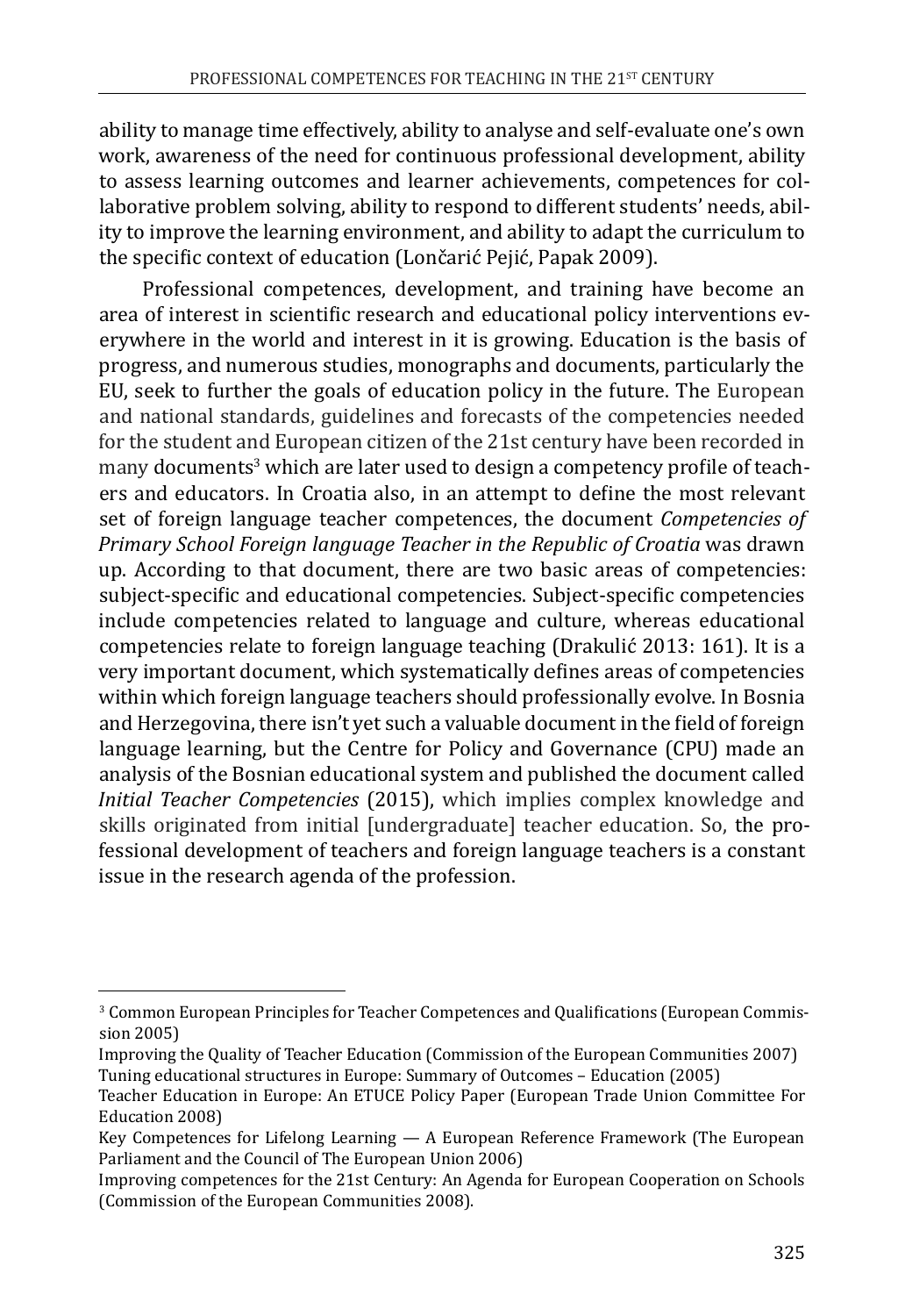### **Research methodology**

The problem of the research is related to the theme of professional development of foreign language teachers and its influence on their professional competences. Therefore, we have defined the aim of the research, which is to examine attitudes and appraisals of foreign language teachers related to professional development and training, as well as the impact of continuous education and training on their professional competencies. The main objective of the research, as seen from its subject, was to gain insight into the attitudes of foreign language teachers towards the importance of continuous professional training, and its impact on their daily work and the improvement of their professional competencies. Based on the determined objectives, the following tasks were set:

- 1. To examine the attitudes of the respondents related to the importance of professional trainings for their further professional development.
- 2. To examine the attitudes of the respondents related to motivation for professional development and training and continuous advancement in the profession.
- 3. To identify which aspects of professional education teachers think are the most or the least useful.
- 4. To examine whether there is a statistically significant difference in the attitudes of the respondents with regard to the independent variable defined as *the foreign language* they teach.

Based on these tasks, we put forward the following hypothesis:

- 1. Foreign language teachers have a positive attitude related to professional development and training because it contributes to the development of their professional competences.
- 2. Teachers are motivated for the continuous professional development.
- 3. Foreign language teachers believe that a study stay abroad is the most useful for their professional development.
- 4. There is no statistically significant difference in the attitudes of the respondents related to professional development with regard to the independent variable defined as *years of service*.

In the research, we used the descriptive method, survey method, and the scaling technique. For the purpose of this research, as an instrument a selfmade questionnaire for foreign language teachers was used. The questionnaire was composed of 21 statements that respondents had to answer by rounding one number on a Likert five-degree scale and so expressing their degree of agreement or disagreement with the proposed statements. The second part consisted of twelve terms which should be ranked on a scale from 1 to 5. A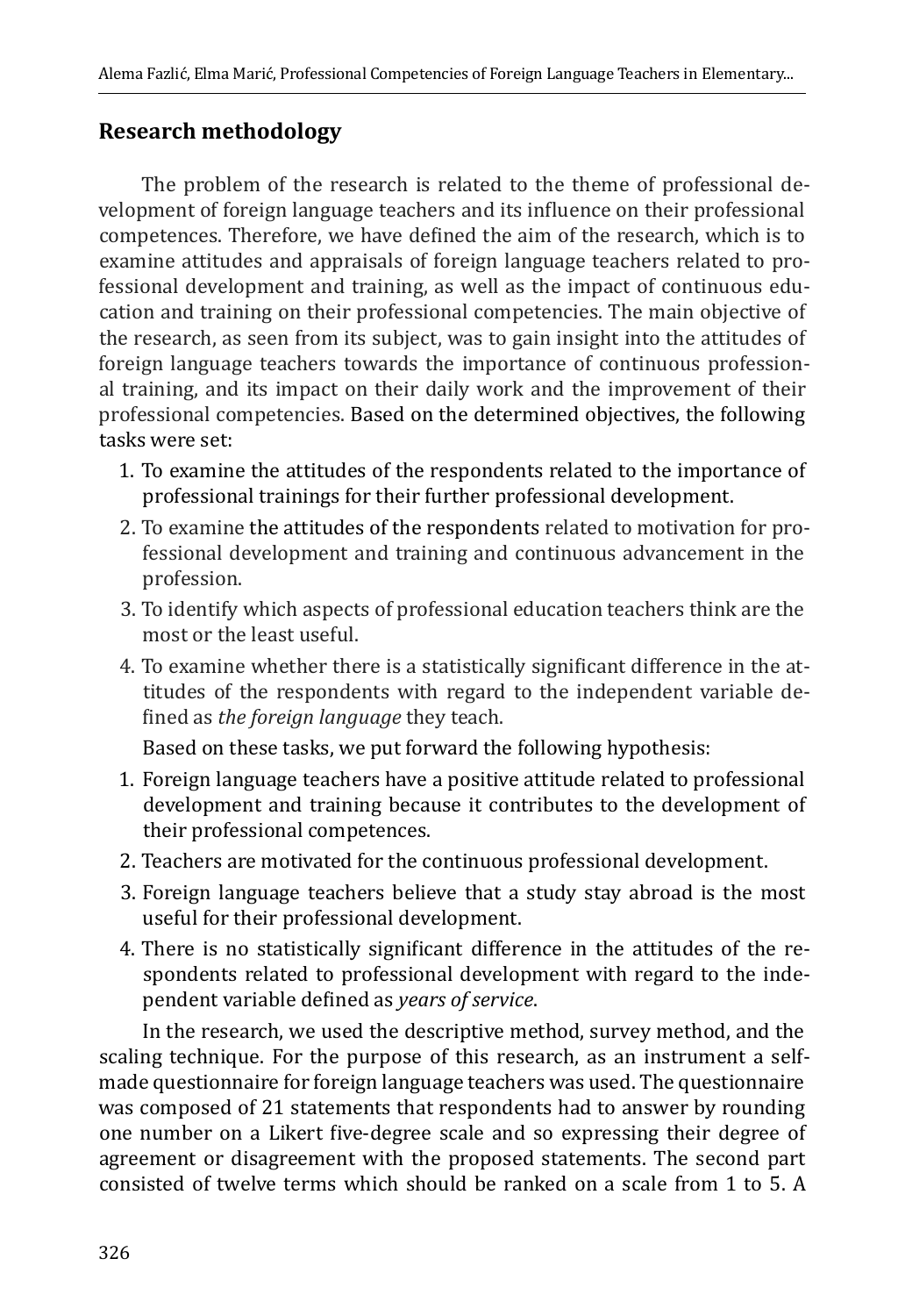suitable sample was selected for the purposes of this research – foreign language teachers (English, German, Turkish and French) who are teaching in elementary and secondary schools in Herzegovina-Neretva Canton, the area of Mostar municipality  $(N = 91)$ .

| Type of school    | Frequency | Percent |
|-------------------|-----------|---------|
| Elementary school | 52        | 57.1    |
| Secondary school  | 39        | 42.9    |
| <b>Total</b>      | 91        | 100.0   |

*Table 1: Population and sample of respondents*

| Foreign language | Frequency | Percent |
|------------------|-----------|---------|
| English          | 63        | 69.2    |
| German           | 19        | 20.9    |
| Turkish          | 8         | 8.8     |
| French           |           | 1.1     |
| <b>Total</b>     | 91        | 100.0   |

The research was conducted in late March and early April 2019. The respondents filled out the questionnaire by a paper-pencil method, completely anonymous and voluntary, and could at any time give up on completing the survey questionnaire. After conducting the survey, the obtained data are operationalized in the form of variables and inserted into a statistical program Statistical Package for Social Sciences (SPSS 22.0).

# **Interpretation and research results**

### *Attitudes of foreign language teachers related to professional development*

In this section we will show the most significant research results and makea short analysis. The first task of the research was to determine and examine attitudes of respondents about opportunities for professional development and its effects on the development of professional competencies of foreign language teachers. Based on this we put forward the first hypothesis which is worded as follows: *Foreign language teachers have a positive attitude toward professional development and training because it contributes to the development of their professional competencies.*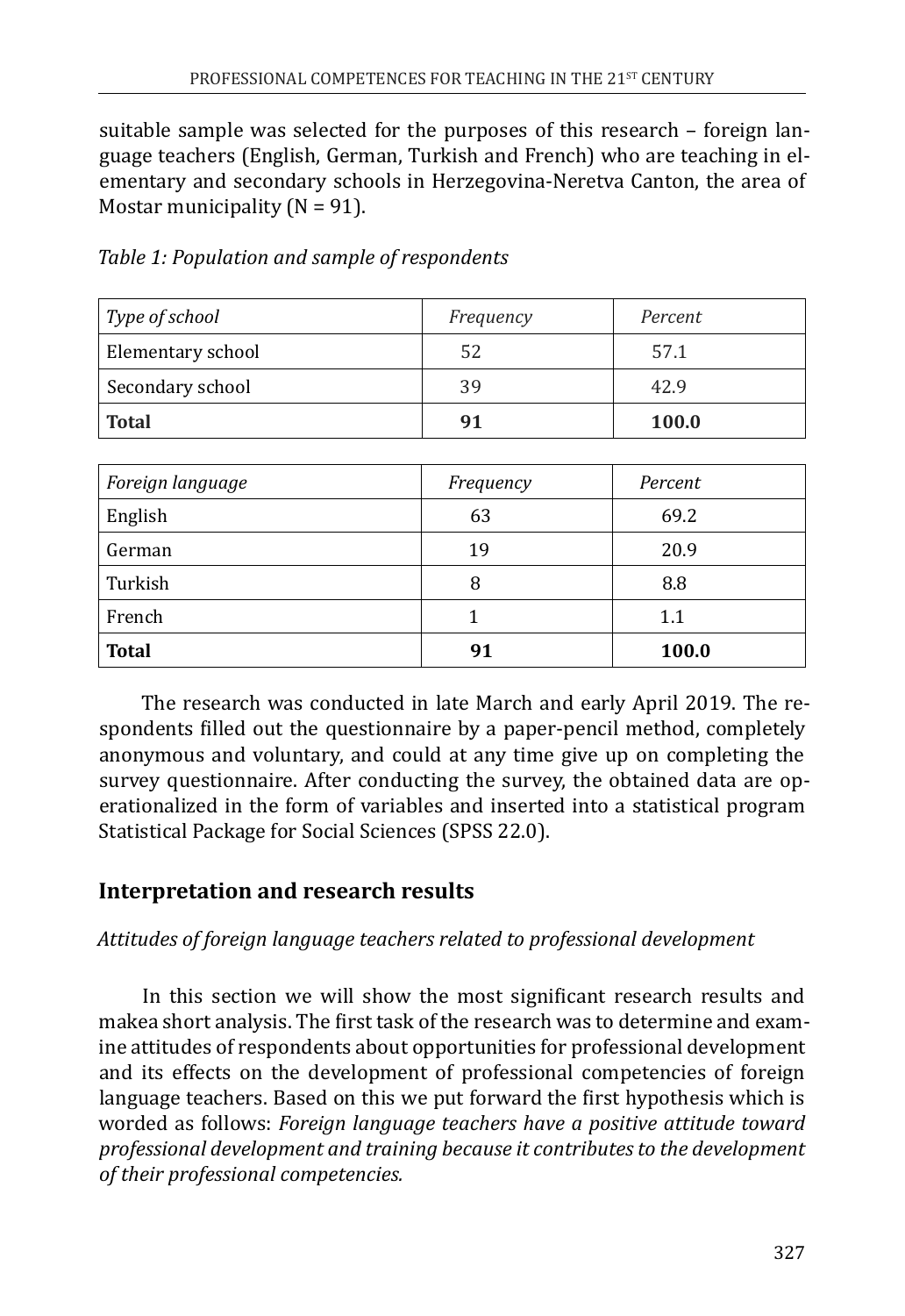Figure 1 shows the attitudes of foreign language teachers related to professional development and training and its effects on teachers' professional competences.



*Figure 1. Attitudes of the respondents related to professional development and its effects on professional competences*

The descriptive indicators in Figure 1 show that the majority of foreign language teachers had a positive attitude related to professional development, so 47.3% of them agreed with the statement that professional training is useful, while only 4.4% disagreed with the following statement. Most of the respondents, 50.5% of them agreed that the knowledge they'd adopted during their training had made their daily work easier, and only 1.1% of respondents disagreed with this. Even 46.2% of them had a neutral attitude as to whether the knowledge and skills they acquired during professional training could be applied daily to their work, while 44.0% of the respondents agreed with the statement that they applied this knowledge and skills on a daily basis. Most of them, 57.1%, agreed with the statement that after the professional training they felt capable of applying contemporary strategies and methods in their work, and even 76.9% of respondents strongly agreed with the statement that teachers needed to improve their skills continuously. Not one of the respondents chose the answer "strongly disagree" for this statement. As for the opportunities for professional training of foreign language teachers at the annual level, most respondents disagreed with the statement that a sufficient number of professional seminars and workshops are organized annually; actually 38.5% of them,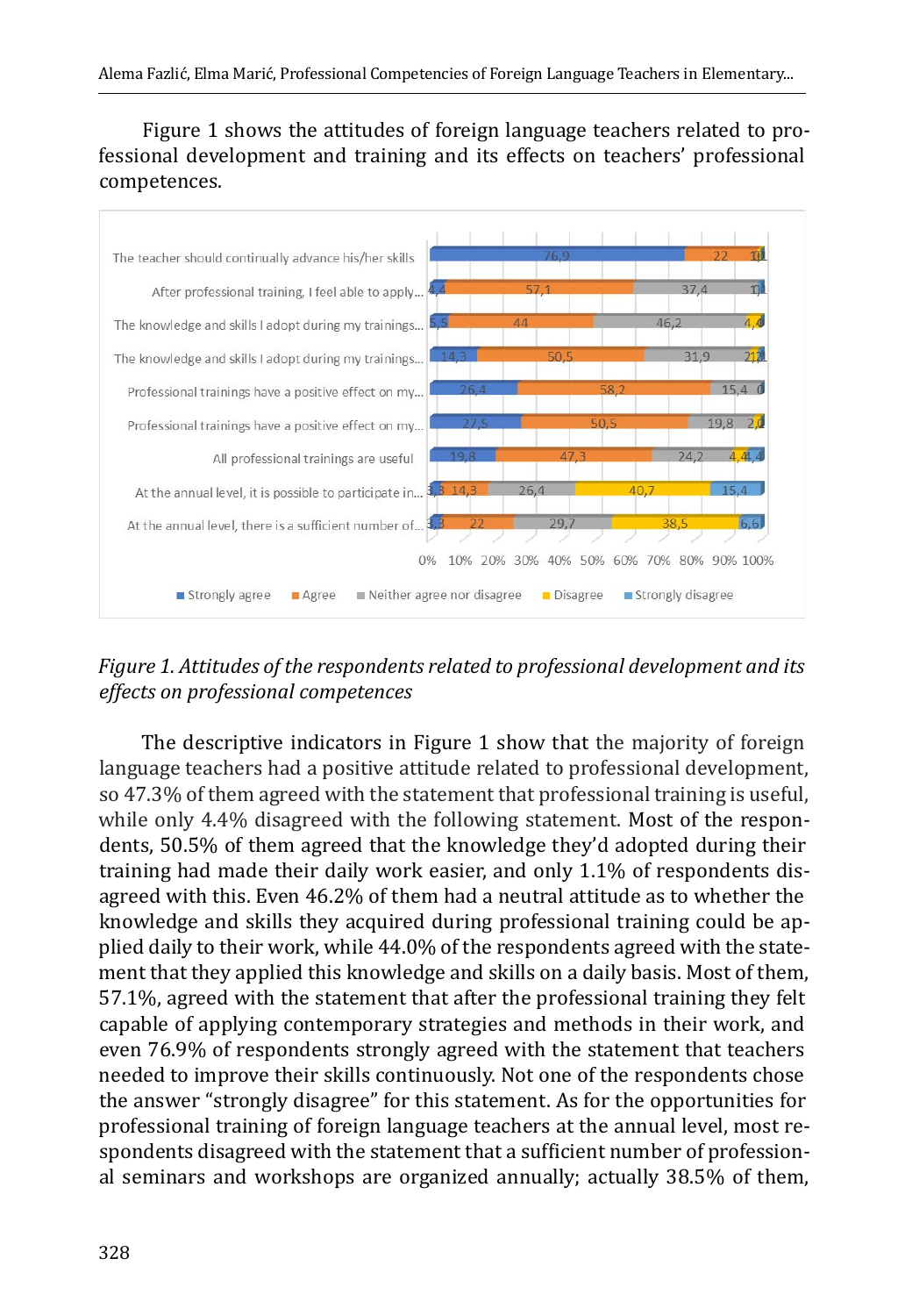and 40.7% of respondents disagreed with the statement that they had enough opportunities to participate in various projects related to teaching foreign languages. According to this analysis we can conclude that foreign language teachers want to improve their professional skills continuously.

Based on the analysis of the results and the obtained values, we can confirm our first hypothesis which is worded as follows: *Foreign language teachers have a positive attitude toward professional development and training because it contributes to the development of their professional competencies.* 

#### *Motivation of foreign language teachers related to professional development*

The second task of the research was to examine teachers' attitudes regarding their motivation for professional development and continuous advancement in the profession. Based on this we put forward the second hypothesis which is worded as follows: *Teachers are motivated for continuous professional development.*

Figure 2 shows attitudes of foreign language teachers regarding their motivation for professional development and continuous advancement in the profession.



### *Figure 2: Attitudes of respondents related to the motivation for professional development*

As for the motivation of foreign language teachers for continuous professional training, their attitudes are mostly positive. We can see from the above graph that 61.5% of them stated that they had *often* attended workshops and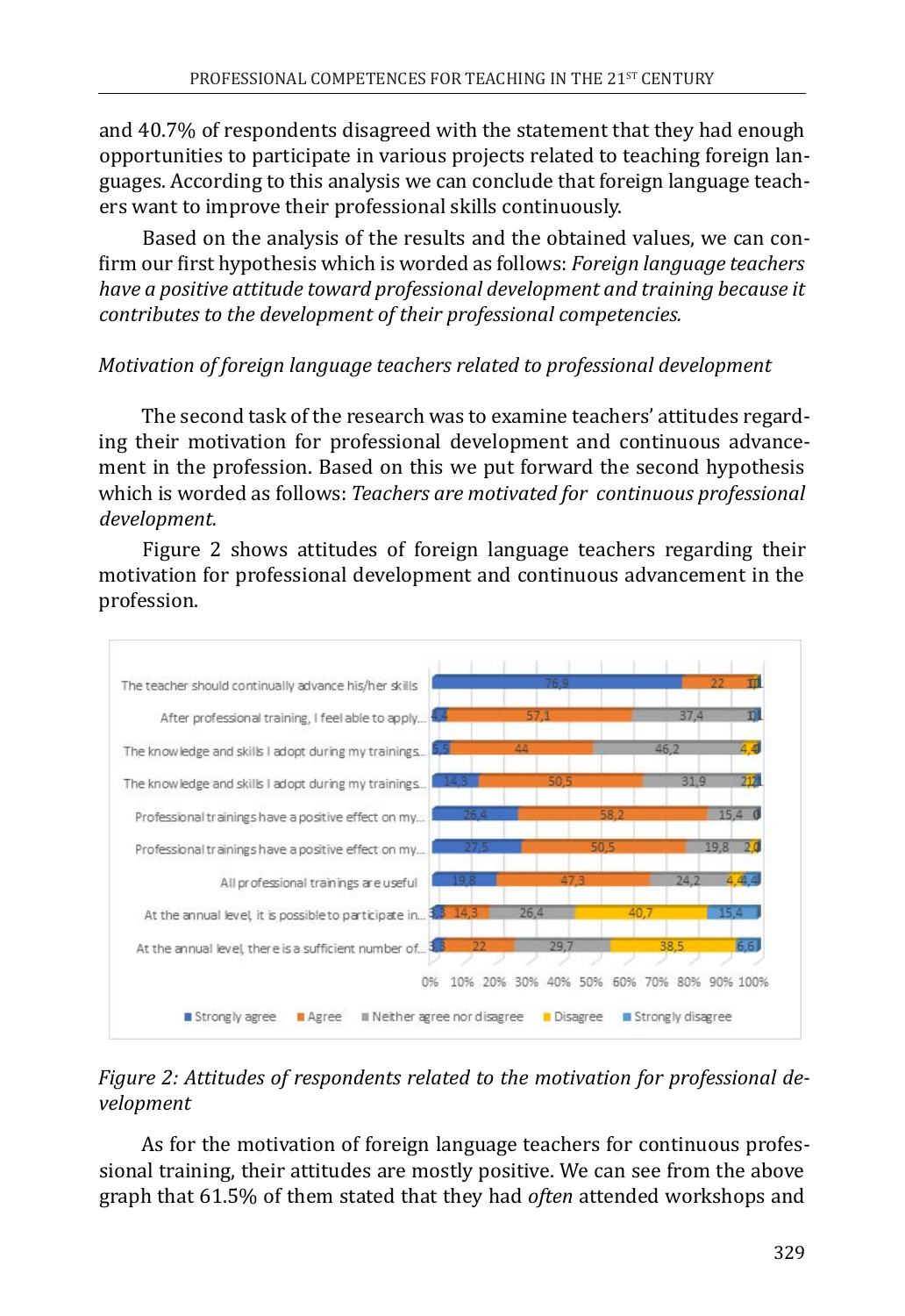seminars related to professional development, and for this indicator, *I regularly attend professional development trainings* none of them had chosen the answers *rarely* or *never*. Even 53.8% of teachers think that the topics of professional development are *often* interesting, and for this indicator *The topics of professional training are interesting*, none of the teaches chose the answers *rarely* and *never.* Regarding professional training participation, 47.3% of teachers are *often* motivated to participate in various professional training activities, and only 1.1% of respondents stated that they are *never* motivated for professional development. Teachers stated that school headmasters *often* encourage them to attend professional training sessions, even 50.5% of them, and none of the teachers chose the answer *never* for this statement. Regarding the active involvement of teachers in various aspects of preparation and implementation of professional training, only 6.5% of them stated that they are *often* engaged in this, and 36.3% are *rarely* engaged in such activities. Our research showed that teachers are *rarely* able to choose the topics of professional development sessions, 44.0% of them said that, and only 19.8% of teachers *often* have the opportunity to choose the topic of professional trainings. A positive culture in school also *often* affects the desire of teachers for professional development, and 48.4% of teachers stated this.

Unfortunately, attending professional training does not necessarily mean advancement in the profession in terms of a better workplace or higher salary, and 39.6% of teachers selected the answer *rarely* for this statement. Even 42.9% of teachers said that they are *always* open to the possibility of further education, and for this statement, none of the teachers chose the answer *never*. Even 58.2% of teachers agreed to follow new scientific ideas and achievements in their profession, and for this statement none of the teachers chose the answer *never*. Most of the teachers *often* attend various types of professional training on their own initiative, 49.5% of them, and only 2.2% of teachers said they never do that. Schools are more and more initiators and organizers of various aspects of professional trainings, so 41% of teachers said that their schools *sometimes* organize some aspects of professional trainings.

Based on the analysis of results and obtained values, we can confirm our second hypothesis which was worded as follows: *Teachers are motivated for continuous professional development.*

#### *Attitudes of respondents related to different types of professional development*

The third task of the research was to identify the types of professional development teachers think are the most, and the least useful. Based on this we have put forward the third hypothesis which was worded as follows: *Teachers believe that a study stay abroad is the most useful for their professional development.*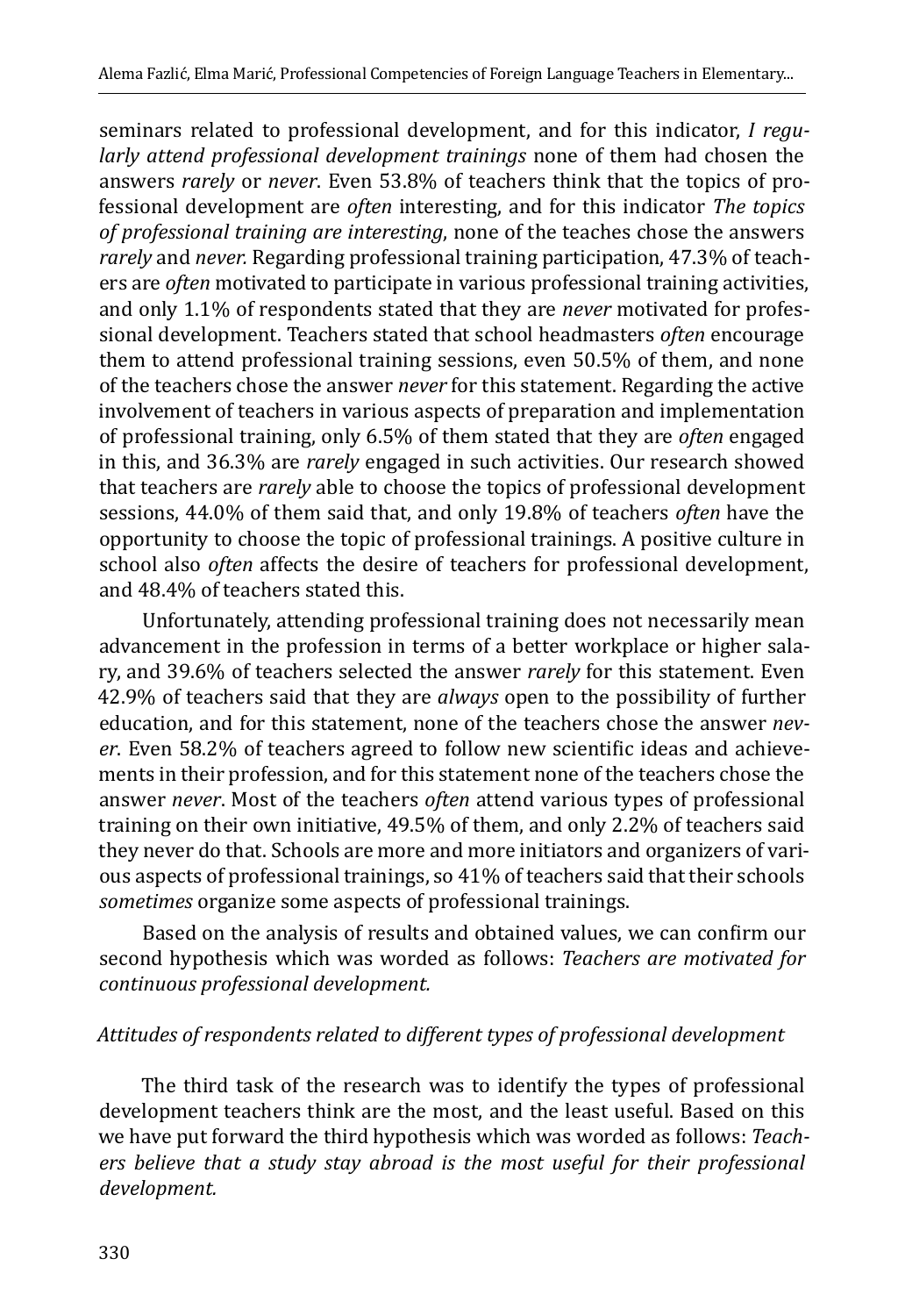Therefore, we tried to identify the most and least useful types of professional development that our foreign language teachers usually attend during their work in school. In literature, there are a wide variety of theories about what kinds of professional development are most effective as well as divergent research findings.

Attitudes of respondents related to the most and least useful types of professional development are shown in Figure 3.



*Figure 3 Attitudes related to different types of professional development*

The type of professional development most often mentioned was "study stay abroad" (study trip). The respondents chose this as the most useful type of professional development, probably because there are not many opportunities for such useful teacher training, especially for foreign language teachers. Other forms of professional development are also quite well ranked and teachers consider them useful for their professional development. Teachers think that a school advisor visit is the least useful for their professional development.

Based on the analysis of the results and the obtained values, we can confirm our third hypothesis which is worded as follows: *Teachers believe that a study stay abroad is the most useful for their professional development.*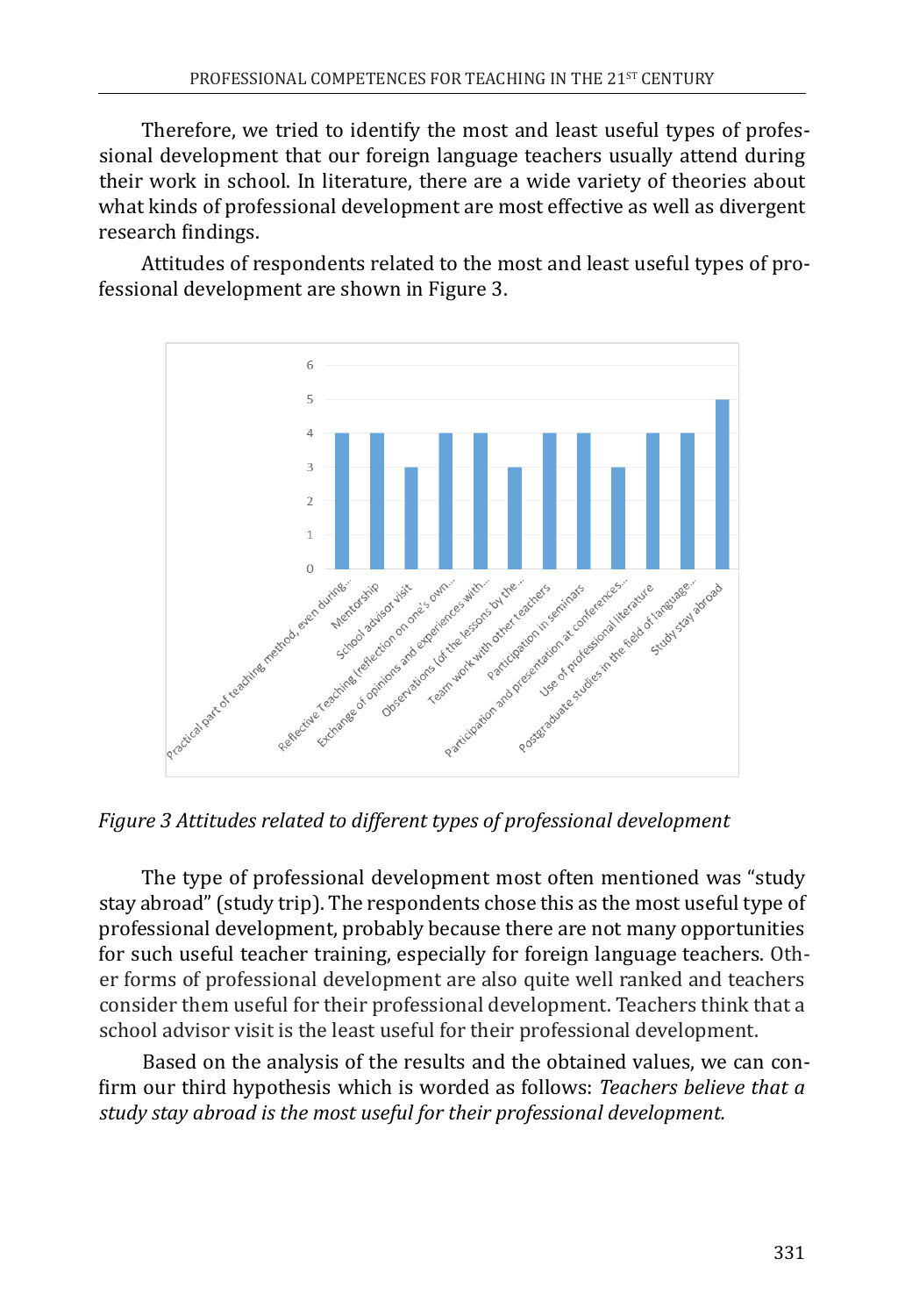#### *Attitudes of respondents related to professional development and its contribution to the development of professional competences*

The fourth task of the research was to examine whether there is a statistically significant difference between the respondents regarding their attitude toward professional development and its contribution to the development of professional competencies with regard to the foreign language they teach. Based on this, we put forwards the fourth hypothesis which is worded as follows: *There is no statistically significant difference between respondents regarding their attitudes related to professional development and its contribution to the development of the professional competencies with respect to the years of service*. The distribution of respondents' answers are shown in Table 2.

*Table 2: Attitudes of foreign language teachers related to the professional development*

| <b>Indicators</b>                                                                                                                           | Values $\chi^2$ | df |
|---------------------------------------------------------------------------------------------------------------------------------------------|-----------------|----|
| At the annual level, there is a good level of vocational training re-<br>lated to the foreign language (seminars, workshops, lectures etc.) | 4,68            | 8  |
| At the annual level, it is possible to participate in various projects<br>related to foreign language teaching                              | 2,62            | 8  |
| All professional trainings are useful                                                                                                       | 12,24           | 8  |
| Professional trainings have a positive effect on my professional<br>competences                                                             | 4,81            | 6  |
| Professional trainings have a positive effect on my pedagogical,<br>didactic and methodical competences                                     | 1,20            | 4  |
| The knowledge and skills I adopt during my trainings make my<br>daily work easier                                                           | 4,80            | 8  |
| The knowledge and skills I adopt during my trainings are applied<br>daily in my classroom                                                   | 2,95            | 6  |
| After professional training, I feel able to apply contemporary<br>teaching strategies and teaching methods                                  |                 | 6  |
| The teacher should continually advance his/her skills                                                                                       | 2,27            | 4  |

The obtained value  $\chi^2$  for each indicator is lower than the boundary values at the significance level of 0.05 and 0.01 for the corresponding *df*, which indicates that there is no statistically significant difference in the teacher's estimates of professional development and its contribution to the development of professional competencies with respect to the years of service.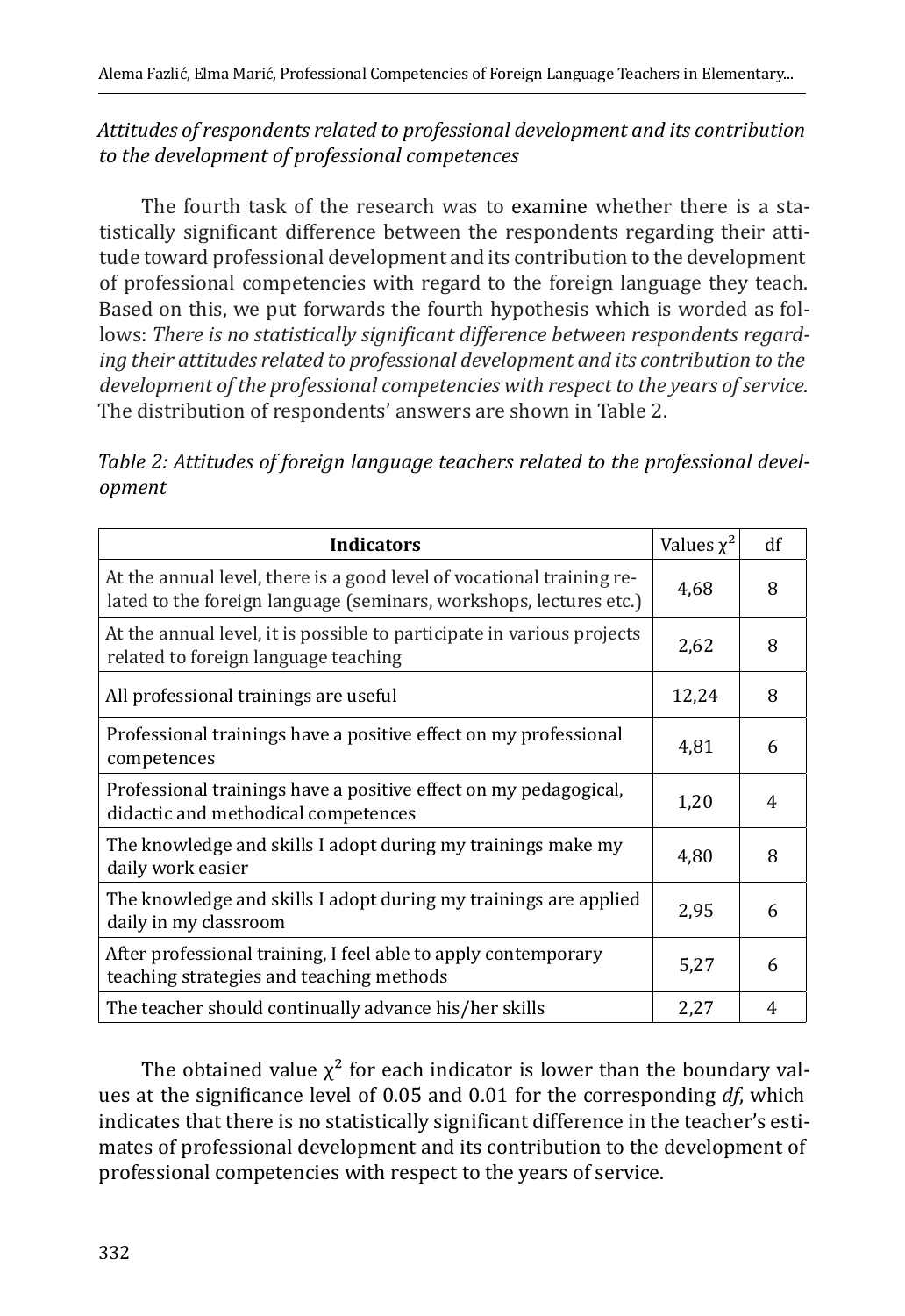Based on the obtained values, we can confirm the fourth hypothesis which is worded as follows: *There is no statistically significant difference between respondents regarding their attitudes related to professional development and its contribution to the development of the professional competencies with respect to the years of service*.

# **Conclusion**

In this paper, we addressed the issue of foreign language teachers' professional development, since teacher professional learning and development is of increasing interest as one way to support the highly complex skills students need in order to succeed in the global market of the 21st century. Thus, teachers from all around the world should have constant access to opportunities for quality professional training to enhance their skills and the success of their students. Professional development should actually be the change and upgrading of the teacher's personality and his/her work, all in accordance with his/her own needs, the needs of science, and the profession.

The research has shown that foreign language teachers both in elementary and secondary schools are very much interested and motivated in continuous professional development and thus shows that they want to advance further in their profession. The school climate is mostly friendly and the teachers are also supported by the school they work in and by the headmaster. But they rarely have the opportunity to be actively engaged in the preparation and presentation of professional training topics, and that should be changed as soon as possible. Unfortunately, the research confirms that attending various seminars does not mean that the teachers will make some significant advances in the profession or get a higher salary due to that fact.

Foreign language teachers regarded almost all aspects of professional development as useful and recognized the benefits of continuous professional development. A study stay abroad is a kind of professional development that our foreign language teachers really want/need, mostly in order to improve their communicative skills. Due to this fact, all institutions responsible for organizing and conducting professional teacher training should move toward more effective and more engaging professional development models. It cannot, therefore, be reduced to occasional seminars and professional gatherings.

As we mentioned before, the contemporary understanding of the educational process redefines the traditional role of the teacher: s/he no longer plays the role of a person who not only possesses and transmits knowledge, but also needs to possess and establish positive interpersonal and intrapersonal relationships in the classroom. The quality of the teaching process therefore depends entirely on the teacher's professional competences as well as on his/her personal characteristics (Drakulić 2013: 158).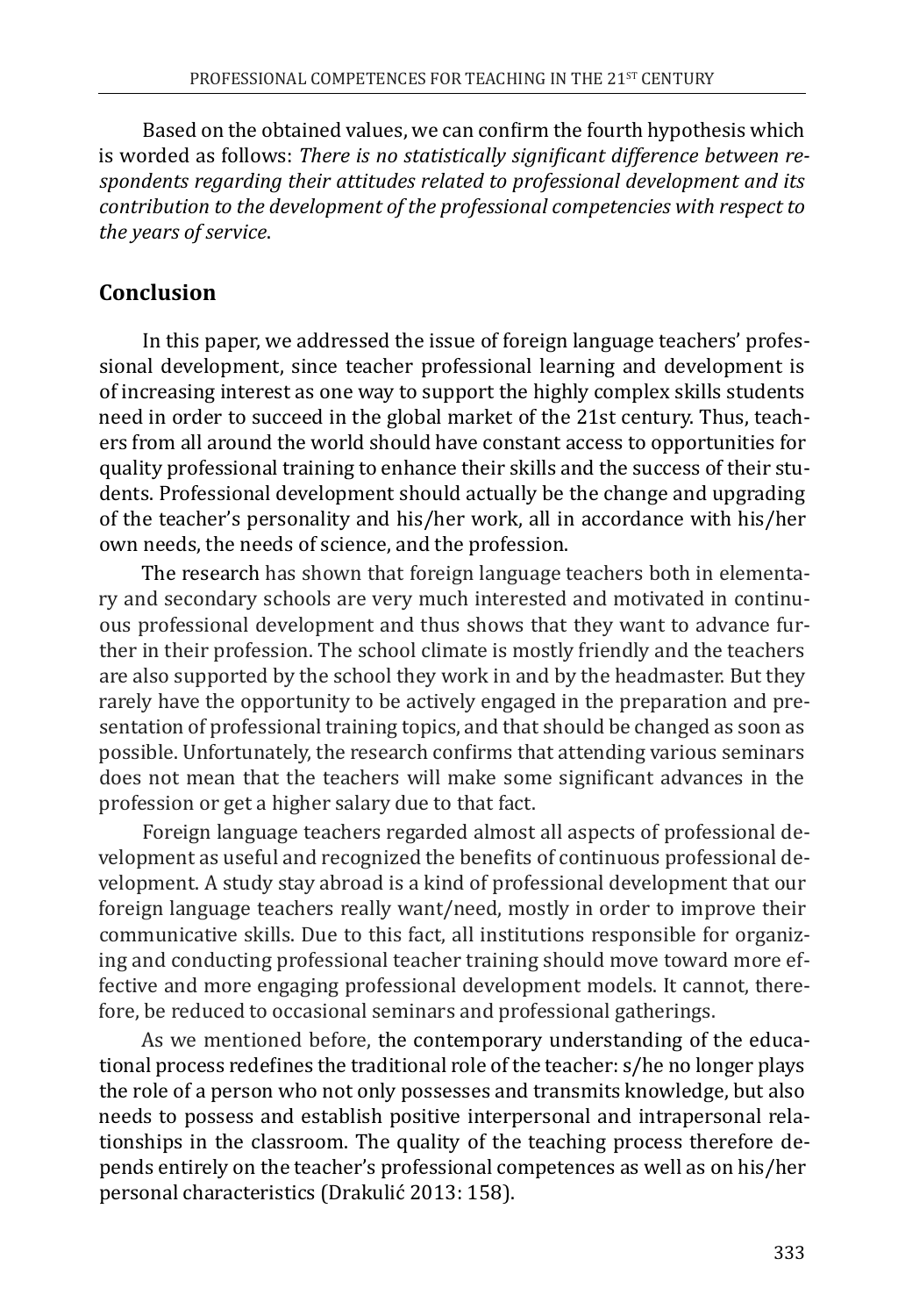This paper is only a small contribution to the study of attitudes of foreign language teachers in Herzegovina-Neretva Canton related to their continuous professional development and gained competences, therefore, it should be the starting point for further research and overview of this important issue.

In order for educational staff to be competent to develop the competencies of the students needed in the global labour market of the 21st century, they need to develop their own lifelong professional skills. If a teacher gains basic teaching competence during his/her initial [undergraduate] education, and if s/he expands and improves them during her/his professional training, then s/ he is certainly the cornerstone of effective education.

### **References**

Anić, V. (2001). *Rječnik hrvatskoga jezika*. Zagreb: Liber.

Bognar, L. & Matijević, M. (2002). *Didaktika*. Zagreb: Školska knjiga.

Burcar, Ž. (2005). Stručno usavršavanje učitelja u funkciji podizanja kvalitete odgojno-obrazovnog procesa. *Bjelovarski učitelj*, 10 (1‒2), 14‒25, Bjelovar.

Craft, A. (2000).*Continuing Professional Development: A Practical Guide for Teachers and Schools*. London: Routledge.

Čedić, I. et al. (2007). *Rječnik bosanskog jezika*. Sarajevo: Institut za jezik.

Darling-Hammond, L. et al. (2017). *Effective Teacher Professional Development*. Palo Alto, CA: Learning Policy Institute. Retrieved April 16, 2019 from [https://learn](https://learningpolicyinstitute.org/sites/default/files/productfiles/Effective_Teacher_Professional_Development_BRIEF.pdf)[ingpolicyinstitute.org/sites/default/files/productfiles/Effective\\_Teacher\\_Profession](https://learningpolicyinstitute.org/sites/default/files/productfiles/Effective_Teacher_Professional_Development_BRIEF.pdf)[al\\_Development\\_BRIEF.pdf](https://learningpolicyinstitute.org/sites/default/files/productfiles/Effective_Teacher_Professional_Development_BRIEF.pdf)

Drakulić, M. (2013). Foreign language teacher competences as perceived by English language and literature students. *Journal of Education Culture and Society* No. 1\_2013, 158-165.

 Green, P. C. (1999). *Building Robust Competencies: Linking Human Resource Systems to Organizational Strategies*. San Francisco: Jossey-Bass.

Hassel, E. (1999). *Professional development: Learning from the best*. Oak Brook, IL: North Central Regional Educational Laboratory (NCREL).

Ivanek, P. (2016). *Stručno usavršavanje nastavnika i obrazovno-vaspitna postignuća učenika srednje škole* (doktorska disertacija). Banja Luka. Retrieved April 14, 2019 from <https://fedora.unibl.org/fedora/get/o:50/bdef:Content/get>

Jurčić, M. (2012). *Pedagoške kompetencije suvremenog učitelja*. Zagreb: Recedo.

Kitić, S. (2007). *An Introduction to Methodology in ELT*. Niš: Filozofski fakultet u Nišu.

Mijatović, A. (1999). *Ishodišta i odredišta suvrmene pedagogije*. Zagreb: HPKZ.

Previšić, V. (ur.) (2007). *Kurikulum: Teorije, metodologija, sadržaj, struktura*. Zagreb: Zavod za pedagogiju; Školska knjiga.